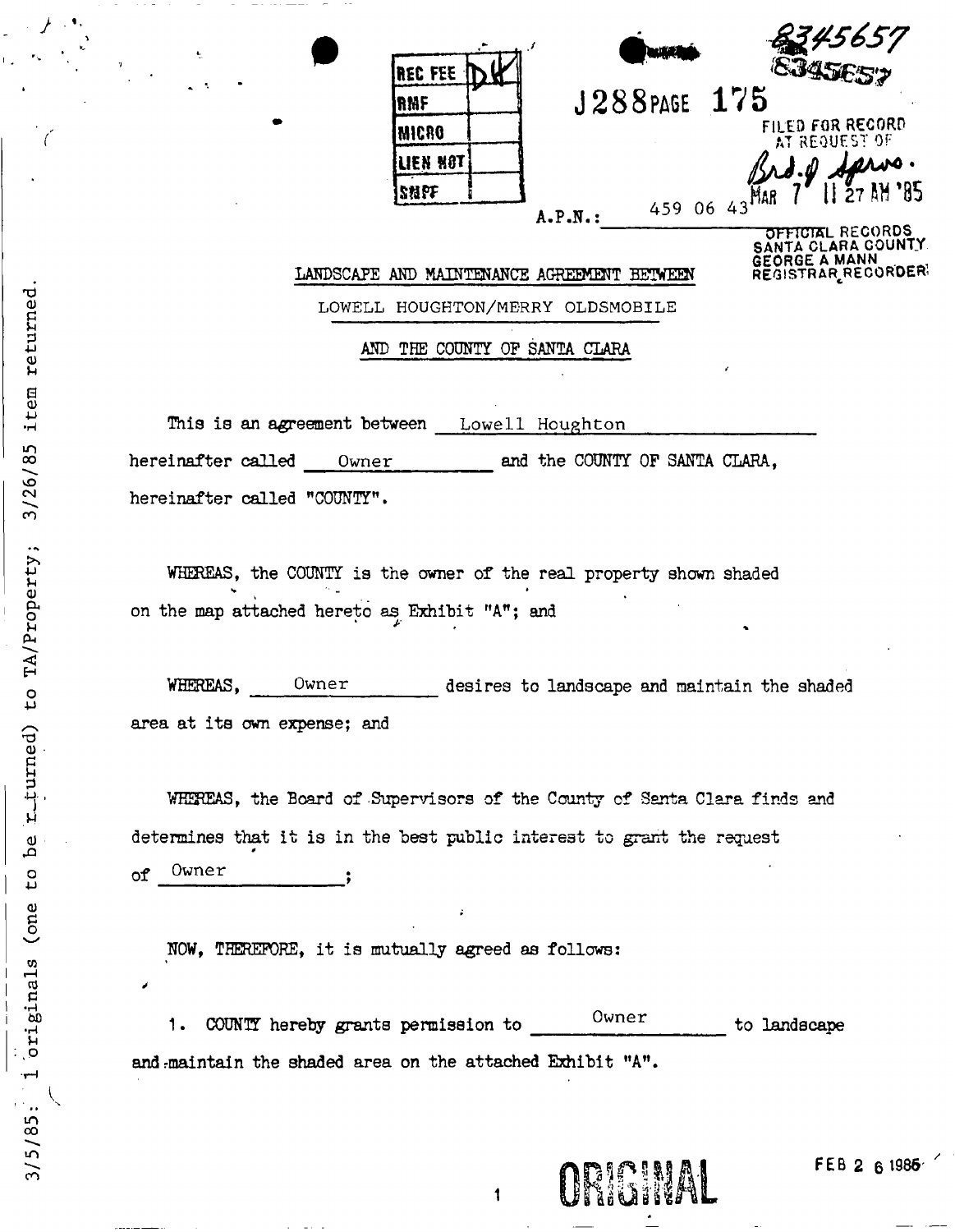### J288PAGE 176

*/* 

2. **Owner** shall assume the defense and agree to save harmless and indemnify COUNTY, its officers and employees from any liability for injury, death, loss, accident or damage to any persons or property arising out of the use of said shaded area for landscaping purposes.

5\* **Owner** hereby agrees at its own expense to landscape and maintain the shaded area, that said landscaping shall he kept trim and shall not interfere with sight clearance for traffic on adjacent roadways, and that said landscaping shall not, in the judgement of the Road Commissioner, become a public eyesore.

4. COUNTY reserves the right to rescind the permission granted herein upon the giving of a sixty (60) day written notice to 0wner

*V 4* 

*4* 

**I** 

*• t* 

5- Ary notices required to be sent under the terms of this agreement shall be addressed as follows:

> To. COUNTY: Property Division County of Santa Clara Transportation Agency 1555 Berger Drive, Room 205 San Jose, CA 95112

**i Lowell Houghton Owner**   $\mathbf{To:}$ **Merry Oldsmobile**  525 South Market Street

San Jose, CA

 $\varphi$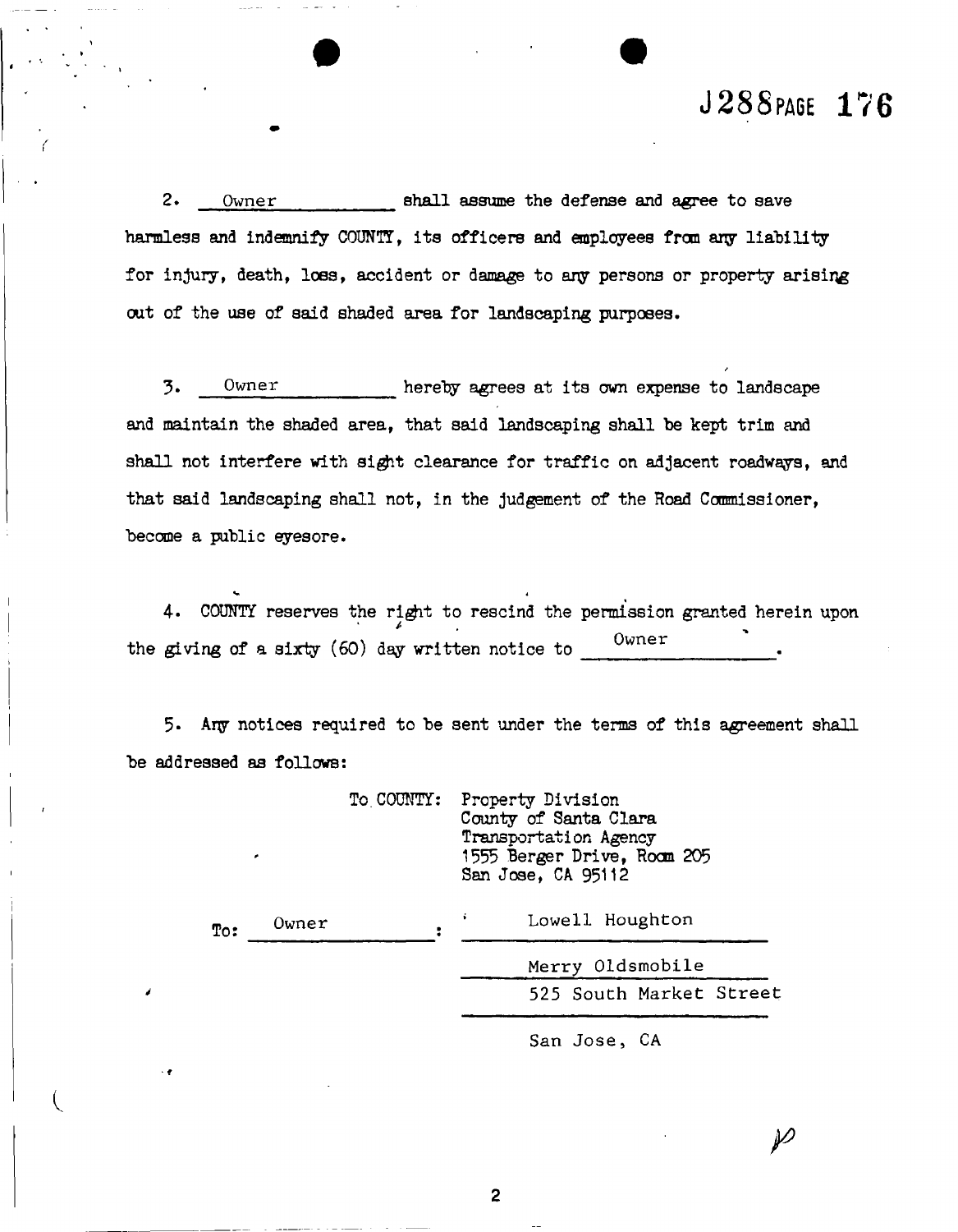## J288PAGE 178

 $\hat{\mathbf{A}}$ 

 $\frac{1}{2}$ 

 $\frac{1}{4}$ 

| STATE OF CALIFORNIA                                            |
|----------------------------------------------------------------|
| SS.<br>COUNTY OF SANTA CLARA                                   |
| On this $2643$ day of<br>$\ell$ bwary, in the year $1985$      |
| before me Deputy Clerk of the Bodyd, personally appeared       |
| , known to be to be Chairperson                                |
| of the Board of Supervisors of the County of Santa Clara and   |
| known to me to be the person who executed the within statement |
| on behalf of said political subdivision and acknowledged to me |
| "that he/she executed the same.                                |
|                                                                |
|                                                                |
| Deputy Clerk of the Board                                      |
|                                                                |
|                                                                |
|                                                                |
|                                                                |
|                                                                |

Ŧ

 $\frac{1}{4}$ 

 $\frac{1}{2}$  $\ddot{\cdot}$ 

 $\frac{1}{2}$ 

 $\vert \mathbf{5} \vert$  $\frac{1}{2}$ 

**• •**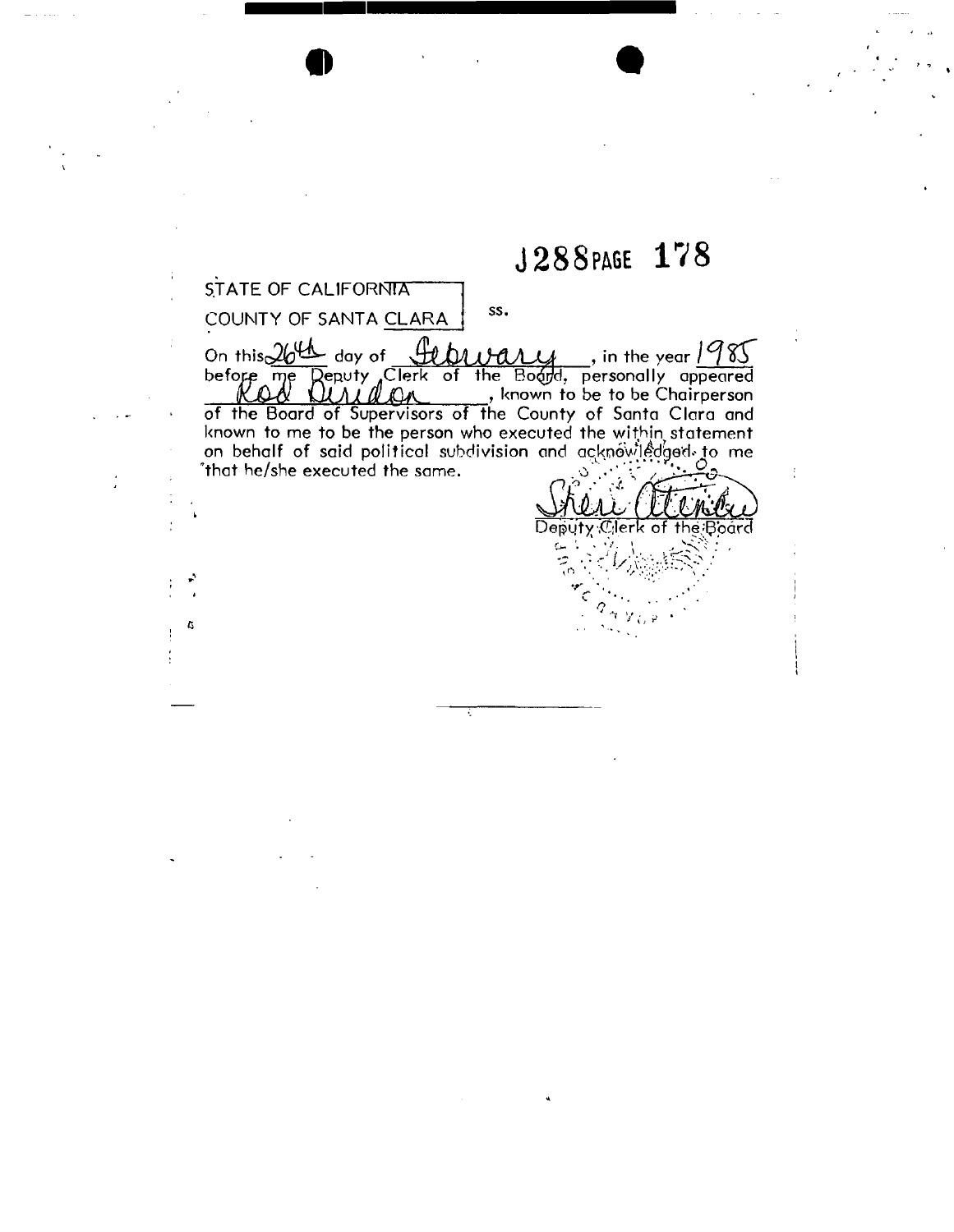## J288PAGE 177

Page  $3$  - Landscape Agreement, A.P.N.:  $459$  06 43 mobile ne  $=$ RPM By: Title: OFFICIAL SEAL WILLIAM M MYERS SANTA CLARA COUNTY THIS SPACE FOR NOTARY FORM Executed this date: FEB 2 6 1985 COUNTY OF SANTA CLARA  $\rm\,By$ Rod-Qirldon Chairperson, Board оf sörs DONALD M. RAINS, Clefk **ATTES** Board of Supervisors a APPROVED AS TO FORM AND LEGALITY: Deputy County Counsel

WPYGO1

 $\overline{5}$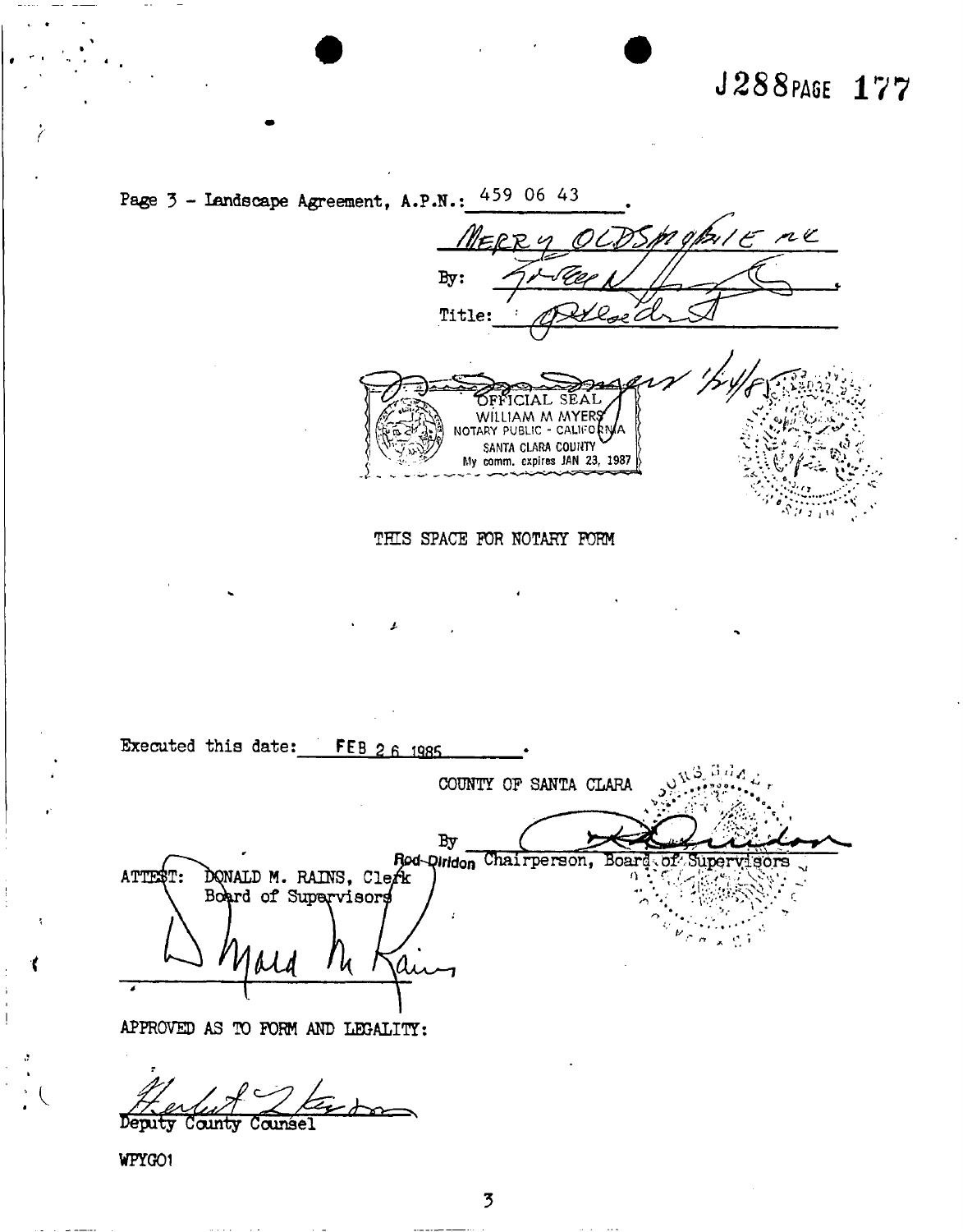$\zeta$ 

**MERRY OLDSMOBILE J 2 8 8 PAGE 1/ 9 980 W. Capitol Expressway San Jose, CA** 

 $7$  '  $^{\circ}$ 

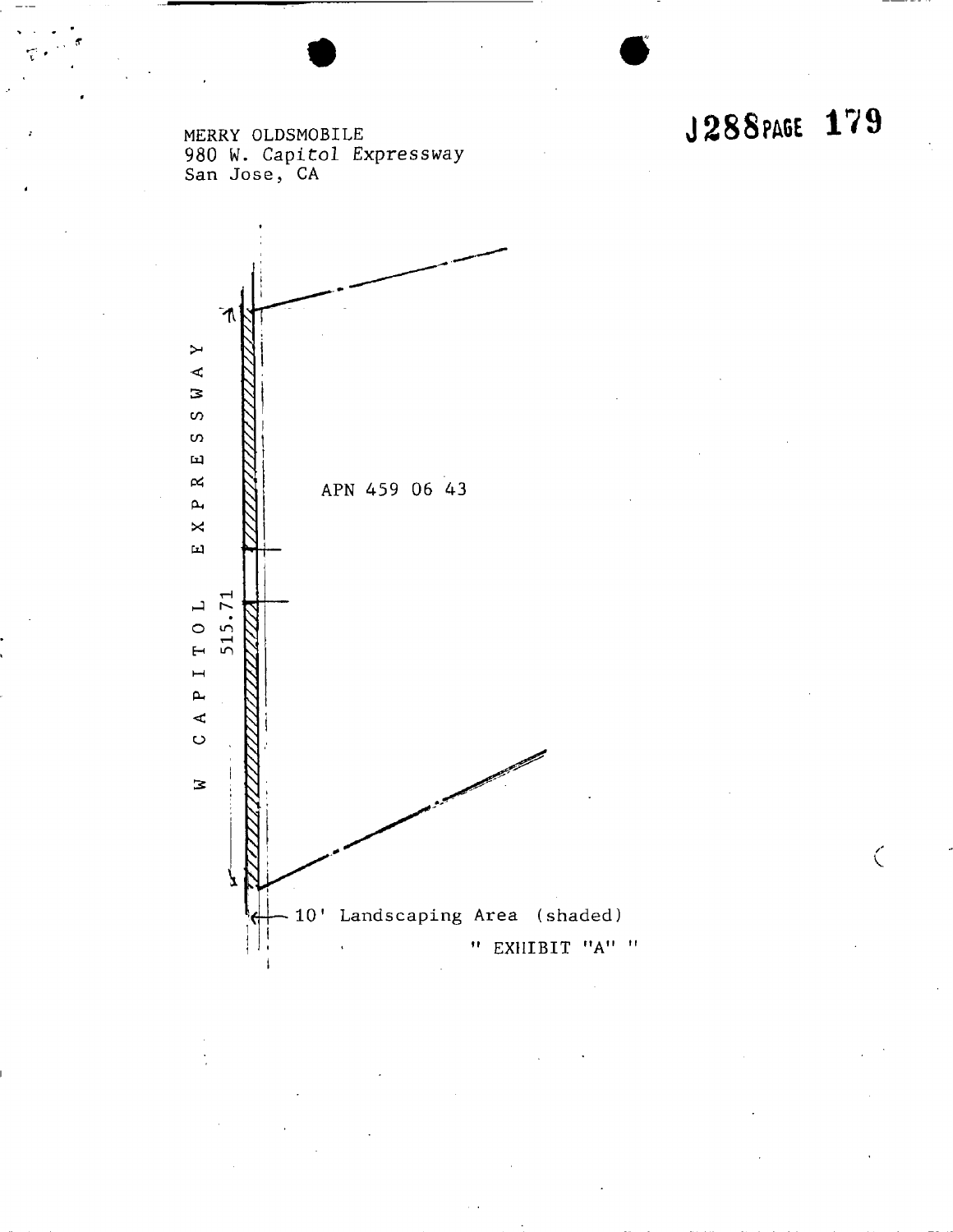

 $\left\langle \xi \right\rangle$  .

# TA - HUMAN RESOURCES<sup>-</sup><br>DEVELOPMENT

 $23:215$ Y OF<br>CIANA **BOARD OF SUFERVISORS** CUULITY 85 MAR 25

 $\mathcal{L}^{\mathcal{L}}_{\mathcal{A}}$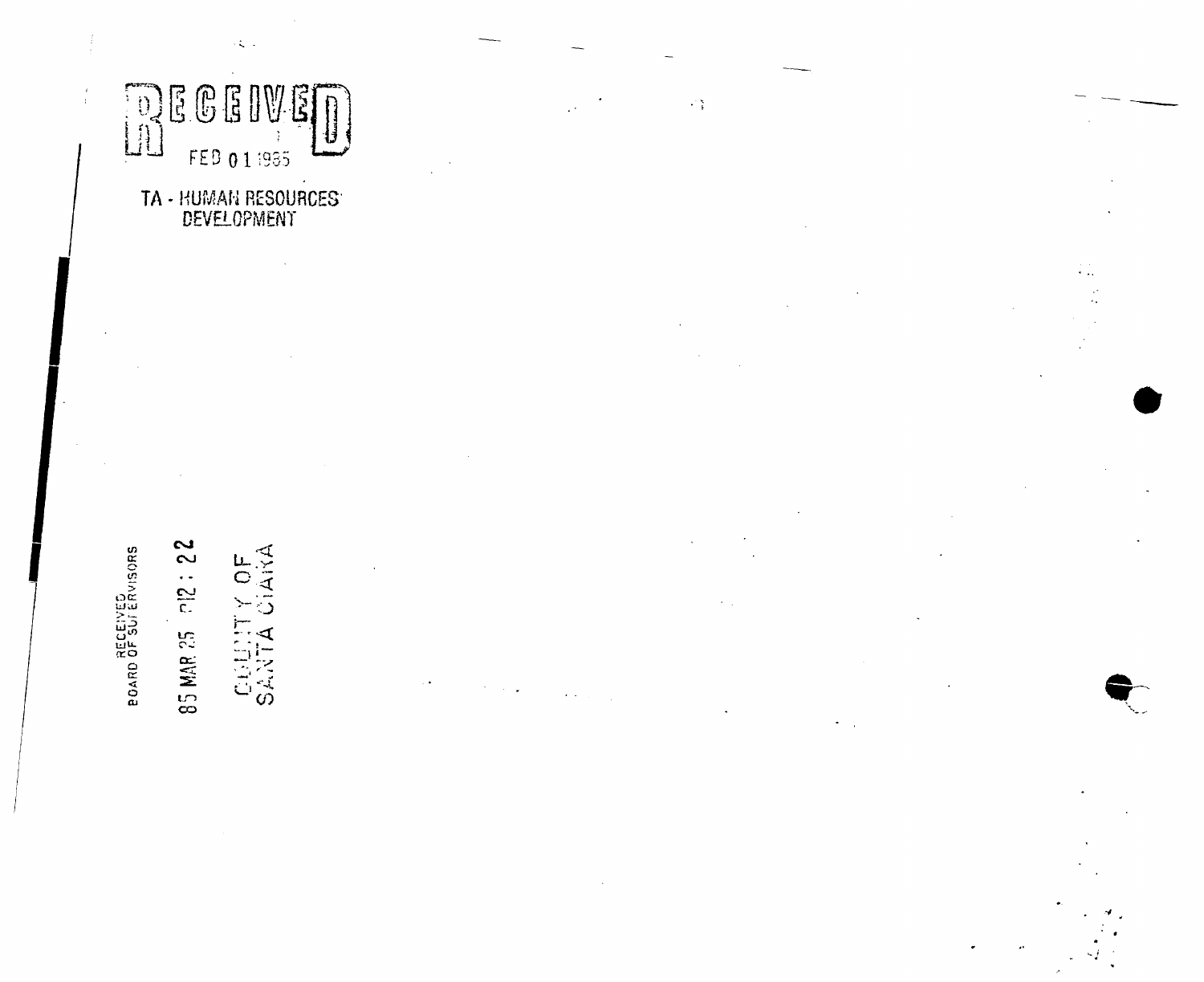| TRANSMITTAL MEMORANDUM<br>Page $1$ of $2$                                |                                   |
|--------------------------------------------------------------------------|-----------------------------------|
|                                                                          | S.D. 182                          |
|                                                                          |                                   |
|                                                                          |                                   |
|                                                                          |                                   |
|                                                                          |                                   |
| Agenda Date _______                                                      | <b>Example 2 Channel Ttem No.</b> |
| COUNTY BOARD OF SUPERVISORS: Agenda Date February 26, 1985 [tem No. 100] |                                   |
| Agenda Date                                                              | $\blacksquare$ . Them No.         |
| FROM: Z' FIGONE, PROPERTY, TRANSPORTATION DEVELOPMENT                    |                                   |
|                                                                          | DATE: $February. 5. -1985$        |

#### **RECOMMENDED ACTION:**

**Authorize the chairperson to execute the agreement between Lowell Houghton and the County of Santa Clara for the installation and maintenance of landscape improvements on Capitol Expressway north west of Pearl Avenue.** 

#### **FISCAL IMPLICATIONS;**

**No expenditure of County funds is involved.** 

#### **REASONS FOP RECOMMENDATION/BACKGROUND:**

**On a typical section of County expressway where access is restricted, the County is responsible for the installation of landscaping and maintenance of the landscaped areas. In some cases private companies located adjacent to these areas are allowed to landscape and maintain them with the approval of the County.** 

**This landscape agreement, which is on the County's standard form, permits Lowell Houghton to landscape and maintain the area shown on the Exhibit "A" attached to the agreement. Lowell Houghton will assume liability for injury, death, loss, accident or damage to any persons or property arising out of the use of this area for landcaping purposes.** 

**T he County reserves the right to rescind this agreement after giving a sixty day written notice to Lowell Houghton.** 

*\** 

**An** 3 0 !

**L** 2 6 1980]